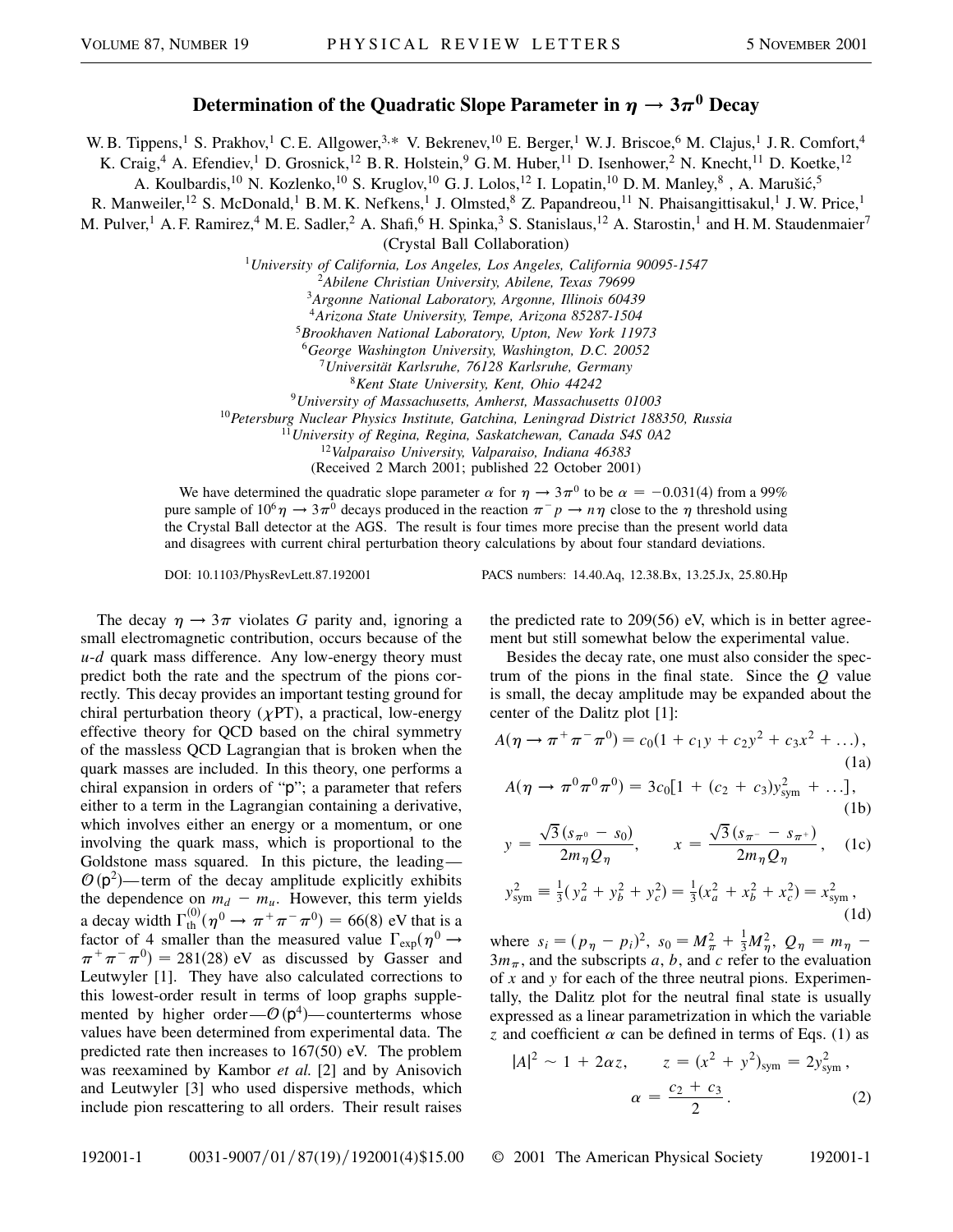The quadratic energy dependence indicated by the  $\alpha$ term arises at  $\mathcal{O}(\mathsf{p}^6)$  and is strictly speaking outside the one loop  $\mathcal{O}(\mathsf{p}^4)$  - calculation of Gasser and Leutwyler. However, a nonzero value is expected in a dispersive calculation [2] where rescattering effects are treated to all orders. Kambor *et al.* predict values for  $\alpha$  in the range  $-(0.014 - 0.007)$  depending on the value of a parameter in their calculation. The value they obtain for  $\alpha$  is correlated to the decay rate such that the higher decay rate, which is more in agreement with experiment, requires a nearly zero value for  $\alpha$ .

There are three previous experimental determinations of  $\alpha$ : Baglin *et al.* [4] obtained  $\alpha = -0.32(37)$  based on only 192 events; the GAMS 2000 group [5] quoted  $\alpha$  =  $-0.022(23)$  based on 50k events; and the Crystal Barrel Collaboration recently presented the result  $\alpha$  =  $-0.052(20)$  from a sample of 9.8  $\times$  10<sup>4</sup> $p\bar{p}$   $\rightarrow$   $\eta \pi^0 \pi^0$   $\rightarrow$  $5\pi^0$  events [6]. The resulting world average is  $-0.039(15)$ [7], but the nearly 40% uncertainty does not provide a strong constraint on theoretical calculations.

We have made a new precision measurement of  $\alpha$  based on  $1.9 \times 10^{7} \eta$  mesons produced in a two week run in 1998 with the Crystal Ball (CB) detector at the AGS at BNL. The CB consists of 672 NaI crystals arranged in two hemispheres which cover 93% of  $4\pi$ . At its center is a 10-cm-long  $LH_2$  target surrounded by a veto barrel made up of four scintillators [8]. A momentum analyzed, 720-MeV $/c$  pion beam incident on the LH<sub>2</sub> target was used to produce the  $\eta$  meson near the threshold of the reaction  $\pi^- p \to n \eta$ . The  $\eta \to 3\pi^0 \to 6\gamma$  decay is detected with less than 1% background. The direct  $\pi^- p \rightarrow n \cdot 3\pi^0$  reaction near the  $\eta$  threshold has been measured by us to have a cross section less than 2  $\mu$ b [9], while the  $n\eta$  cross section is large ( $\approx$ 2 mb). The CB trigger consisted of the coincidence of a beam trigger with a CB signal requiring the total energy deposited in the CB to exceed 400 MeV. This large threshold was used to reduce triggering on the  $\pi^- p \rightarrow n \pi^0$  reaction. The neutral trigger required an anticoincidence from the veto barrel surrounding the target. A beam scintillator downstream of the target vetoed CB triggers which were coincident with a noninteracting beam particle.

The process  $\pi^- p \to n \eta \to n 3\pi^0 \to n 6\gamma$  was identified by analyzing the neutral, six-cluster events detected in the CB. The neutral clusters required a 17.5 MeV software threshold and were analyzed as photons. The analysis assumed that neutrons from  $\eta$  production did not produce clusters in the CB since, near threshold, about 99% of all of these neutrons passed undetected through the downstream aperture of the CB detector. Some neutrons will interact in the downstream material, and this effect was studied by Monte Carlo (MC). The kinematical hypothesis  $\pi^- p \rightarrow$  $n\eta \rightarrow n3\pi^0 \rightarrow n6\gamma$  was used to fit the events. All fifteen possible pairings of six photons to form three  $\pi^0$  mesons were considered; the best pairing combination was chosen to have the lowest  $\chi^2$  value. The *Z* position of the  $\pi^-$ 

interaction vertex along its target trajectory was a free parameter in the fit. Events were required to satisfy the kinematic hypothesis with a probability greater than 2%, i.e., a 2% confidence level (C.L.). The value of this C.L. was adjusted as part of the systematic studies discussed below.

A sample of  $1.6 \times 10^7 \pi^- p \rightarrow n \eta \rightarrow n \frac{3 \pi^0}{10 \gamma} \rightarrow n \frac{6 \gamma}{10 \gamma}$ events was generated for the MC determination of the CB acceptance and analysis efficiency based on a full GEANT (version 3.21) simulation of the detector. For the simulation,  $\alpha$  was set to zero. Much attention was given to reproducing the experimental efficiencies, resolutions, and the production features of the  $\pi^- p \rightarrow n \eta$  reaction. The sample of events was generated for the MC using real beam events that included information of the pion's vector momentum. The *Z* vertex position was simulated randomly along the pion trajectory through the  $LH_2$  target volume (the effects of beam attenuation and energy loss with *Z* are expected to be small). Since the cross section rises very rapidly near threshold, the change in rate across the finite dispersion of the beam was taken into account. The angular distribution for  $\eta$  production was simulated according to the distribution from our data. The MC efficiency response for the veto barrel has been determined experimentally from  $\pi^- p$  elastic scattering [10]. The software veto-barrel threshold for the MC data was fine tuned by matching the ratio of charged/neutral triggers from the data. The hardware threshold for the CB total energy signal was also properly simulated. The experimental CB photon energy resolution  $[\Delta E/E = 0.020/E(\text{GeV})^{0.36}]$  was carefully reproduced in the MC. The  $3\pi^0$  invariant mass distribution (formed by omitting the  $\eta$  mass constraint in the hypothesis) has a centroid of 547.3 MeV with a  $\sigma_m = 4.9$  MeV and the MC distribution agrees with these values within 0.2 MeV for both the centroid and width, see Fig. 1a.

A data sample of  $0.95 \times 10^6$  events survived analysis. The combined effect of the finite geometric acceptance, photon conversions in the veto barrel, and photon-cluster reconstruction efficiency yields an overall detection efficiency of 28%. The hardware CB energy threshold reduces it to 22.5% and smaller effects yield a final acceptance of 17.5% [11]. Figure 1b demonstrates the agreement



FIG. 1. (a) Comparison of the reconstructed  $3\pi^0$  invariant mass distributions for data and MC. Mean and sigma values agree to within 0.2 MeV, mean is 547.3 MeV and  $\sigma$  = 4.9 MeV. (b) Comparison of the  $\chi^2$  probability distributions for data and MC from the standard analysis with no tunnel cuts.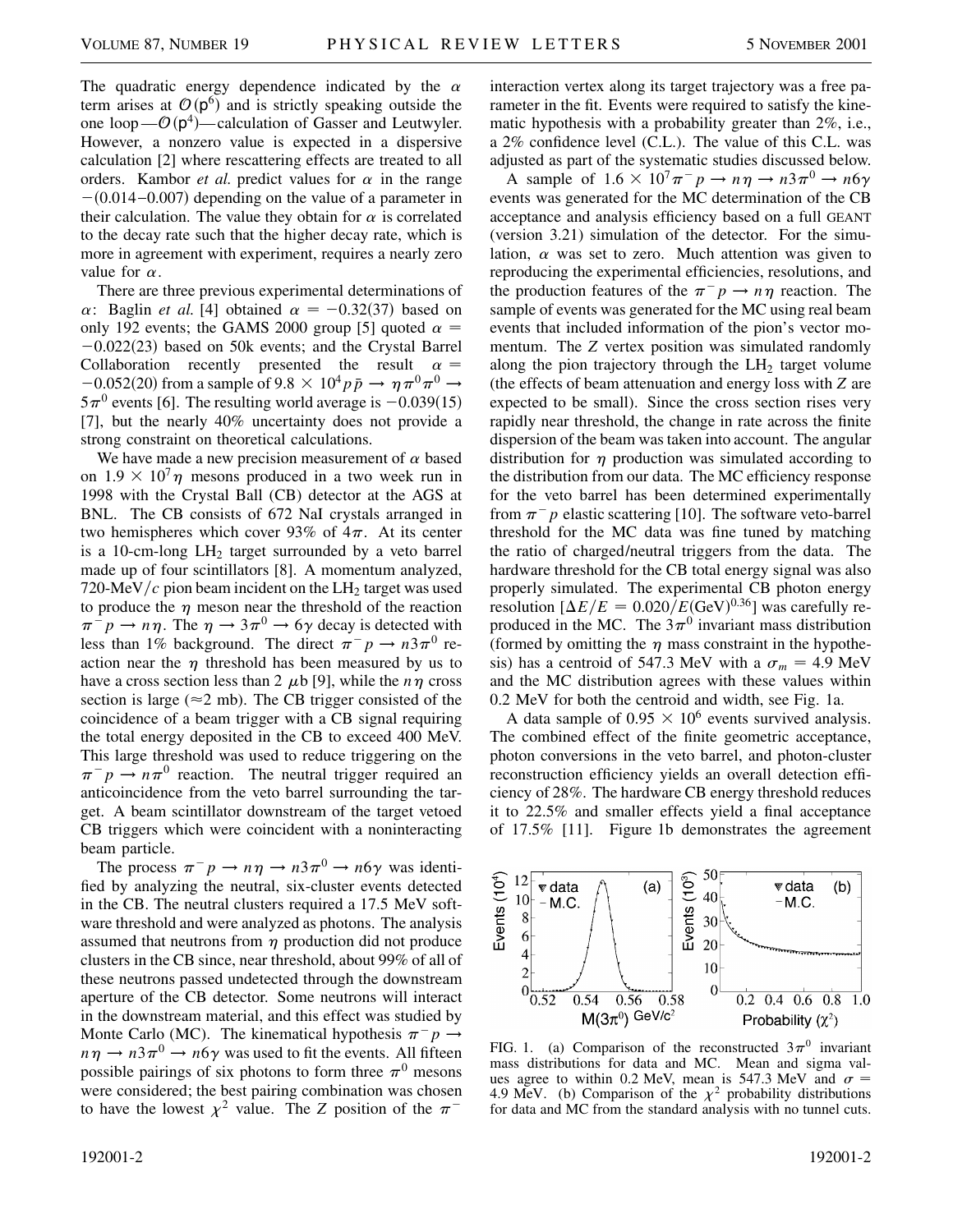between the data and MC for the probability distributions of the kinematic fit for our hypothesis. Figure 2a compares the *z* distributions [Eq. (2)] obtained from our data and MC ( $\alpha = 0$ ). The bin width (0.05) was chosen to be  $\approx$ 1.4  $\times \sigma_z$ . The MC *z* distribution is normalized to obtain a ratio of unity at  $z = 0$ . The shape of the MC distribution shows that our acceptance for the  $\eta \rightarrow 3\pi^0$ Dalitz plot is nearly flat. Fits to the data to determine  $\alpha$ were done for the full *z* distribution and also for  $z \leq 0.9$ . The overall variation in  $\alpha$  for different analysis configurations is reduced significantly if we restrict our results to  $z \leq 0.9$ . The data for  $z > 0.9$  have poor statistics due to reduced phase space (see Fig. 2a) and are more sensitive to finite resolution effects since they correspond to the edges of the Dalitz distribution. A straight-line fit to the ratio of the data and normalized MC *z* distributions for  $z < 0.9$  is shown in Fig. 2b. The value  $\chi^2/\text{ndf} = 5.2/16$ indicates good agreement with the linear-fit hypothesis. The goodness of fit precludes fitting to higher order terms.

In order to estimate the systematic error for  $\alpha$ , we have studied in detail nine different parameters of the analysis [11]. In Table I, we compare representative results for both  $0 < z < 1$  and  $0 < z < 0.9$  for four of those parameters. Quoted errors for  $\alpha$  are the fit uncertainties. Test 1 shows the effect on  $\alpha$  of varying the minimum C.L. used for event selection. This test examines our sensitivity to unknown backgrounds. We select our final result to minimize our sensitivity to this parameter. Test 2 shows the sensitivity of  $\alpha$  to finite bin width. We are more sensitive to this parameter when we fit only  $z < 0.9$ . The effect of combinatoric background can be studied by requiring only the "unique"  $3\pi$ <sup>0</sup> events. By "unique" is meant those events for which all three  $\pi^{0}$ 's each reconstruct with only one valid pairing combination when requiring a  $\chi^2$  value better than the 1% C.L. (test 3). We have studied the effect of the beam entrance and exit "tunnel" crystals in the CB (test 4) by excluding events in which a cluster deposited its single-crystal maximum energy in either the first layer of crystals surrounding these "tunnels" (tunnel cut 1) or in



FIG. 2. Results of the test 1b analysis from Table I. (a) Comparison of the  $\eta \rightarrow 3\pi^0$  density distributions obtained from data (shaded) and MC  $(-)$ . A density variation with *z* is evident. (b) Fit to the ratio calculated from test 1b for  $z < 0.9$ ;  $\alpha = A_1/2.$ 

the first or second layer (cut 2). This test is also sensitive to the effects of the recoil neutrons interacting in the tunnel regions. Although excluding these events improves the experimental resolutions, it distorts the acceptance. This distortion can amplify any differences between the MC and data and affect the value of  $\alpha$ . This test is the only significant contribution to the systematic error when we restrict our fits to  $z < 0.9$ . Other parameters studied, but not shown, include the dependence of  $\alpha$  on the  $3\pi^0$  invariant mass, beam momentum, the software veto barrel threshold in the MC, the software cluster reconstruction parameters, and the beam intensity. These additional studies indicated a minimal  $\alpha$  dependence of the order of or smaller than the first three tests in the table.

For our experimental result, we have averaged tests 1b–1d for the  $z < 0.9$  fits  $[\alpha = -0.0312(24)]$ . Their fluctuations are consistent with the allowed statistical variation of  $\alpha(\approx 0.001)$  due to changing the sample size and therefore the average can be interpreted as an essentially constant value for  $\alpha$  within their range. Since the variations in  $\alpha$  shown in the table represent the combined effect of both the statistical and systematic uncertainties, we take as our combined systematic and statistical error the largest variation in  $\alpha$  due to applying the tunnel cut to

| Test           | Selection cuts                          | Event sample $(\%)$ | $\alpha(0 < z < 1)$ | $\alpha(0 < z < 0.9)$ |
|----------------|-----------------------------------------|---------------------|---------------------|-----------------------|
| 1a             | $\mathbf{v}^2$<br>at $2\%$ C.L.         | 100.0               | $-0.0306(22)$       | $-0.0302(24)$         |
| 1 <sub>b</sub> | at $5\%$ C.L.                           | 93.1                | $-0.0313(23)$       | $-0.0308(24)$         |
| 1c             | at 10% C.L.                             | 84.9                | $-0.0321(24)$       | $-0.0314(26)$         |
| 1 <sub>d</sub> | at 20% C.L.                             | 72.0                | $-0.0332(26)$       | $-0.0315(29)$         |
| 1e             | at 30% C.L.                             | 61.3                | $-0.0338(29)$       | $-0.0320(31)$         |
| $\overline{2}$ | Test 1b with 0.083 bin width            | 93.1                | $-0.0312(23)$       | $-0.0305(24)$         |
| 3a             | Test 1b and unique $3\pi_0$ combination | 72.4                | $-0.0334(26)$       | $-0.0311(29)$         |
| 3 <sub>b</sub> | Test 1c and unique $3\pi_0$ combination | 65.4                | $-0.0339(28)$       | $-0.0319(30)$         |
| 4a             | Test 1b and tunnel cut 1                | 76.5                | $-0.0283(26)$       | $-0.0275(27)$         |
| 4b             | Test 1b and tunnel cut 2                | 48.1                | $-0.0296(32)$       | $-0.0283(35)$         |
| 4c             | Test 1c and tunnel cut 2                | 44.2                | $-0.0302(34)$       | $-0.0284(37)$         |

TABLE I. Different results for  $\alpha$  as a result of varying four selection criteria (see text) used in the  $\eta \to 3\pi^0$  analysis. All analyses, unless otherwise stated, are the standard analysis described in the text without tunnel cuts.